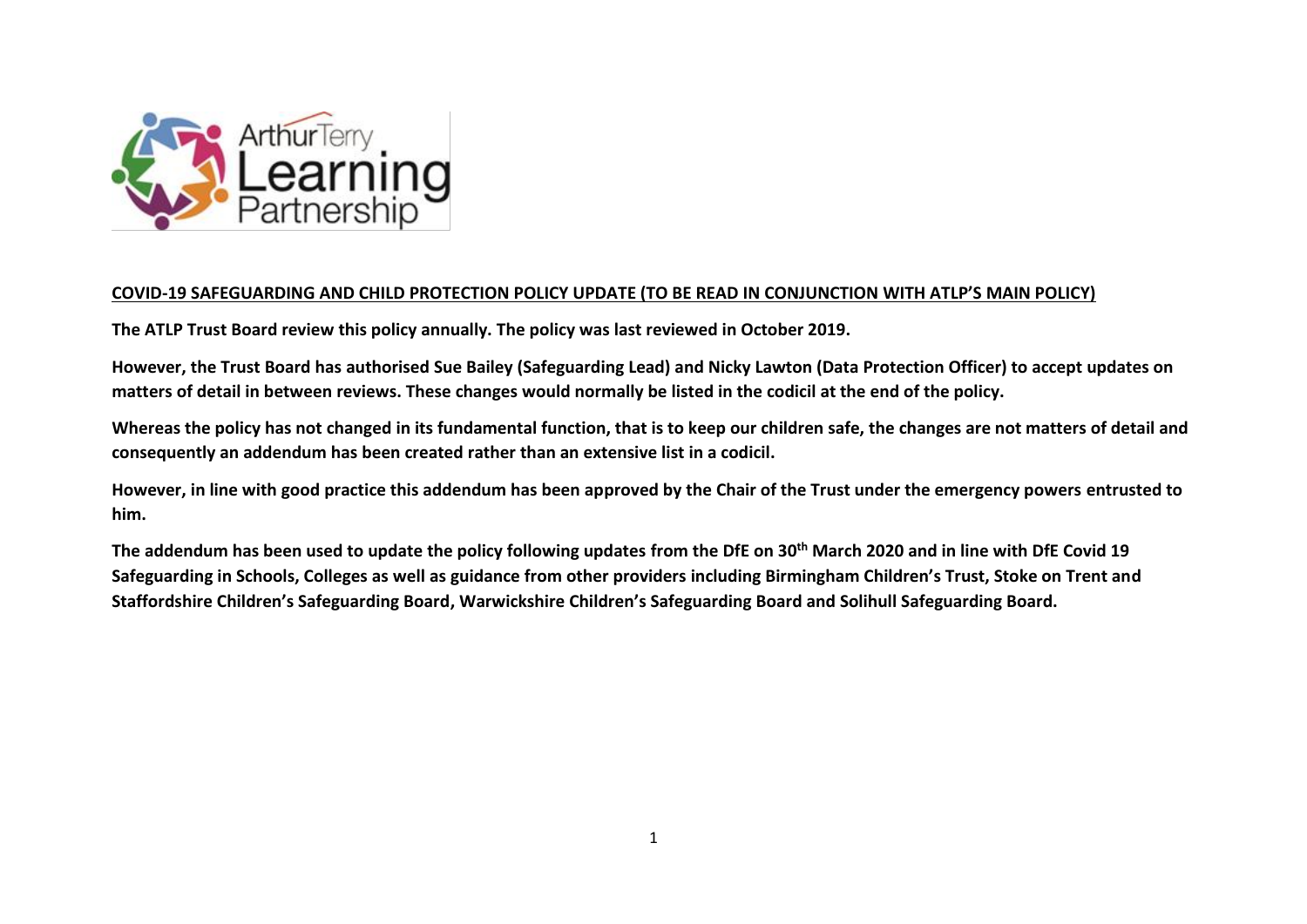#### **Contents**

- **1. Version control**
- **2. Our Safeguarding priorities**
- **3. Context**
- **4. Vulnerable Children**
- **5. Supporting vulnerable children not in school. Prioritising need and contact.**
- **6. Easter break**
- **7. Reporting a concern**
- **8. Weekly supervision and case discussions**
- **9. Attendance monitoring and DSL provision**
- **10. Safeguarding Training and new staff Induction**
- **11. Safer Recruitment and the movement of staff**
- **12. Online safety**
- **13. Remote teaching and online safety**
- **14. Supporting children in school**
- **15. Peer on peer abuse**
- **16. Moving towards a Hub model**
- **17. Key Safeguarding contact numbers**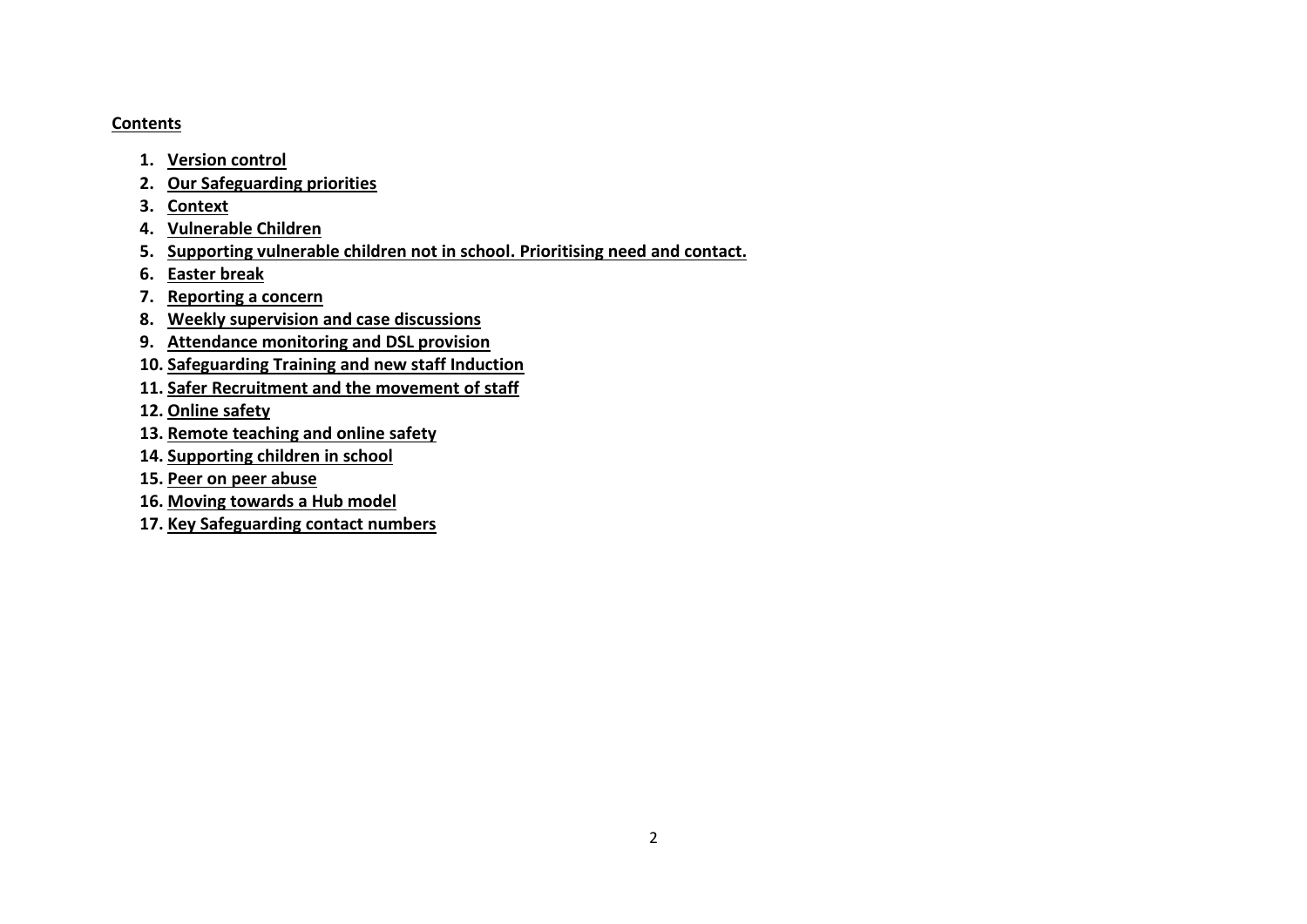### 1. **Version control and dissemination**

This is version 1.0 of this addendum. It will be reviewed by our Safeguarding Lead on a weekly basis or as circumstances continue to evolve or following any updated advice from the DfE. It will be made available on each school's website and will be shared with all staff.

We will ensure that on any given day all staff and volunteers in attendance will be aware of who the DSL and deputy DSLs are and how staff and volunteers can to speak to them.

## **2. Safeguarding priority**

During these challenging times the safeguarding of all children at our school, whether they are currently at home or in attendance, continues to be our priority. The following fundamental safeguarding principles remain the same:

- the best interests of children continue to come first
- if anyone in our school has a safeguarding concern, they will act immediately
- a designated safeguarding lead (DSL) or deputy DSL will always be available
- no unsuitable people will be allowed to gain access to children
- Children should continue to be protected when they are online.

### **3. Context**

From 20th March 2020 parents were asked to keep their children at home, wherever possible, and for schools to remain open only for those children of workers critical to the COVID-19 response, that is those children who absolutely need to attend. This was due to the Coronavirus outbreak in the UK.

Schools and all childcare providers were asked to provide care for a limited number of children - children who are vulnerable, and children whose parents are critical to the COVID-19 response and cannot be safely cared for at home.

**This is an addendum to The Arthur Terry Learning Partnership (ATLP) Safeguarding, and Child Protection policy** in direct response to the guidance issued on March 20<sup>th</sup> and subsequent guidance issued on March 27<sup>th</sup>.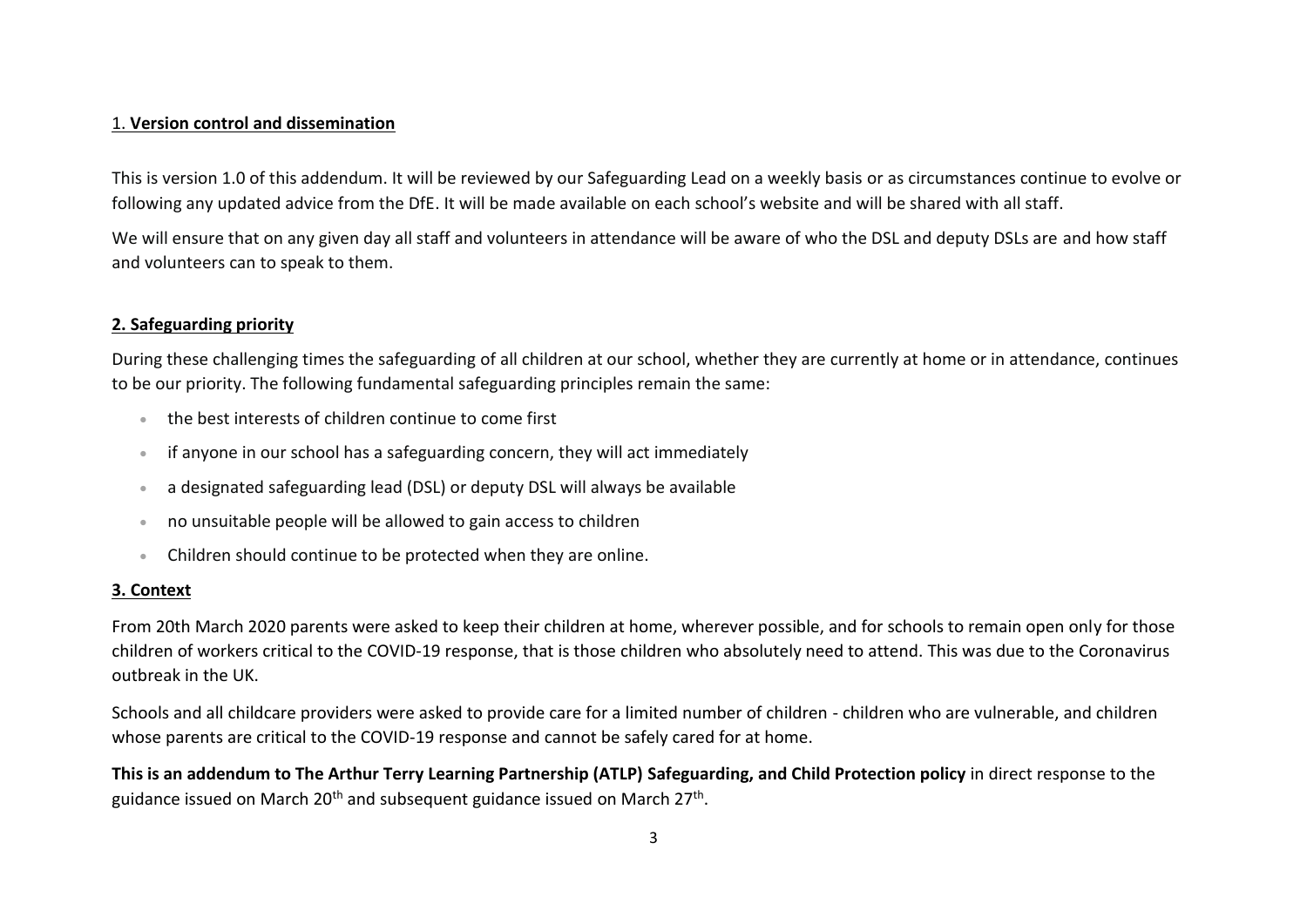#### **4. Vulnerable children**

**ATLP** defines vulnerable children as those who have a social worker and those children and young people up to the age of 25 with education, health and care (EHC) plans.

Those who have a social worker include children who have a Child Protection Plan and those who are looked after by the Local Authority. A child may also be deemed to be vulnerable if they have been assessed as being in need or otherwise meet the definition in section 17 of the Children Act 1989. This includes those with a Child in Need plan.

We recognise that previously looked after children are a potentially vulnerable group who may not have a social worker but will still need support.

Those with an EHC plan will be risk-assessed in consultation with the Local Authority and parents, to decide whether they need to continue to be offered a school place in order to meet their needs, or whether they can safely have their needs met at home. Many children and young people with EHC plans can safely remain at home.

Eligibility for free school meals should not be the determining factor in assessing vulnerability.

Senior leaders, especially the Designated Safeguarding Lead (DSL) and Deputy (DDSL) know who our most vulnerable children are. They have the flexibility to offer a place to other vulnerable groups such as those on the edge of receiving children's social care support.

We will continue to work with and support children's social workers to help protect vulnerable children. This includes working with and supporting children's social workers and the Local Authority Virtual School Head (VSH) for looked-after (LAC) and previously looked-after children (PLAC). We will work with social workers to ensure that Personal Education Plans (PEPs) for LAC are up to date with the current education offer that they are accessing.

There is an expectation that vulnerable children who have a social worker will attend an educational setting, so long as they do not have underlying health conditions that put them at risk. In circumstances where a parent/carer does not want to bring their child to school and their child is considered vulnerable, the social worker and school will explore the reasons for this directly with the parent.

Where parents are concerned about the risk of the child contracting COVID19, the school or the social worker will talk through these anxieties with the parent/carer following the advice set out by Public Health England.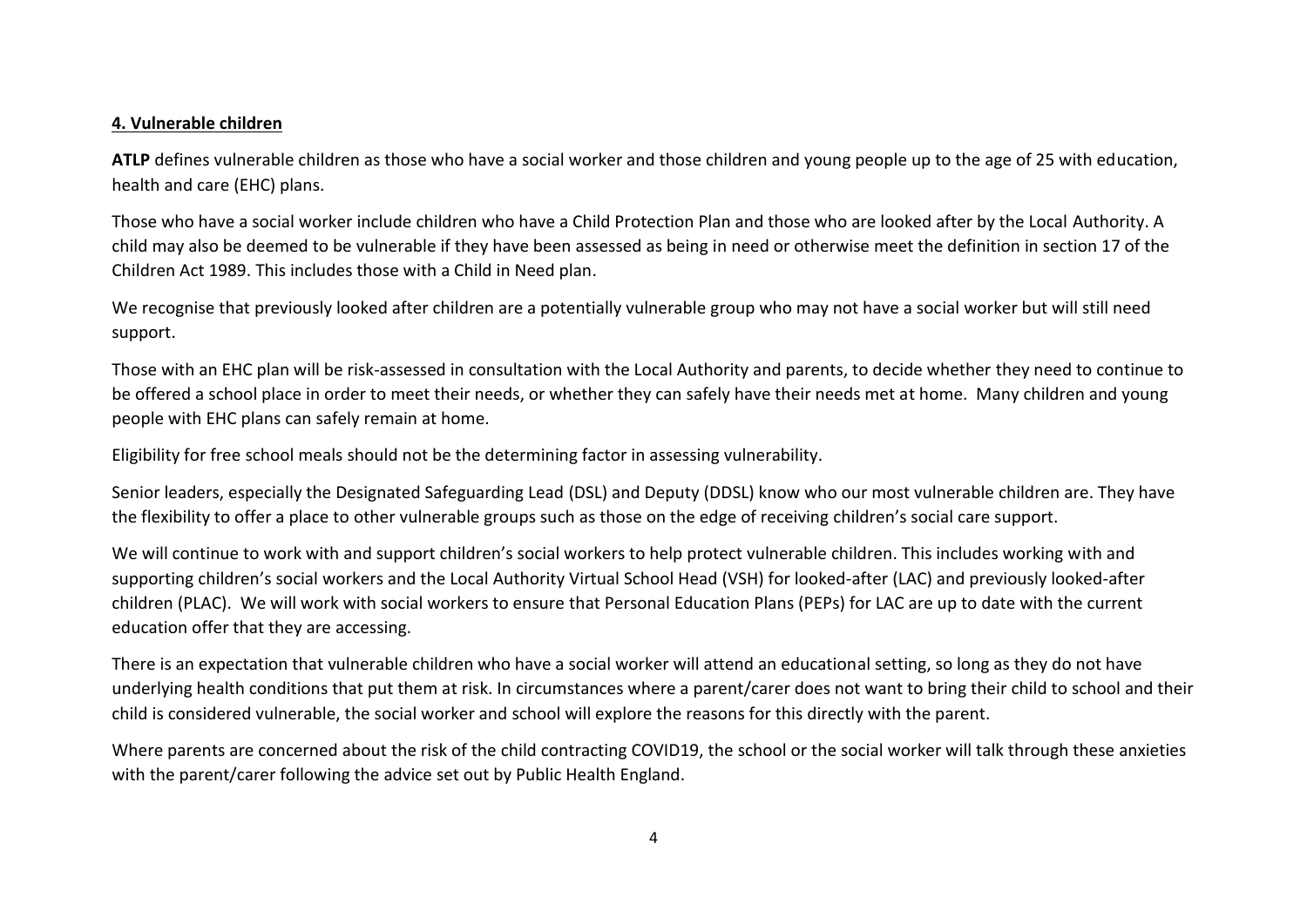ATLP will encourage our vulnerable children and young people to attend school. We can then offer daily support. For those vulnerable children who are not in school, special provision will be made to keep in touch and check on their welfare.

We recognise that school is a protective factor for children and young people, and that the current circumstances can affect the mental health of pupils and their parents/carers. All staff are aware of this in setting expectations of pupils' work where they are at home. We also acknowledge that some children might be unwell and as such unable to complete work set and that some families do not have access to the technology required to complete some tasks.

If this is known to be the case alternatives should be sought.

We will ensure that where we care for children of critical workers on site, that appropriate support is in place for them.

We will also ensure that staff receive appropriate support via supervision.

### **5. Supporting vulnerable children not in school. Prioritising need and contact**

We are all committed to ensuring the safety and wellbeing of all our children and young people.

The vast majority of our children will remain safely at home and each school will do its best to deliver an appropriate education to these children based upon our Remote Teaching and Learning Policy.

However, there will be some vulnerable children, who may not be in school, for whom additional measures must be put in place to ensure their safety and wellbeing. These measures will consist of "Keeping in touch" phone calls and in some very rare cases, home visits will be carried out. No member of staff however must enter a child's home and they should follow social distancing guidance at all times.

The Lead DSL should review each vulnerable case and prioritise based on the level of need and concern. They should establish how often contact should be made if that child is not in school, by whom and by what method. The DSL may discuss this with the child's social worker or other professional involved with the family. Maintaining contact is not the sole responsibility of the school.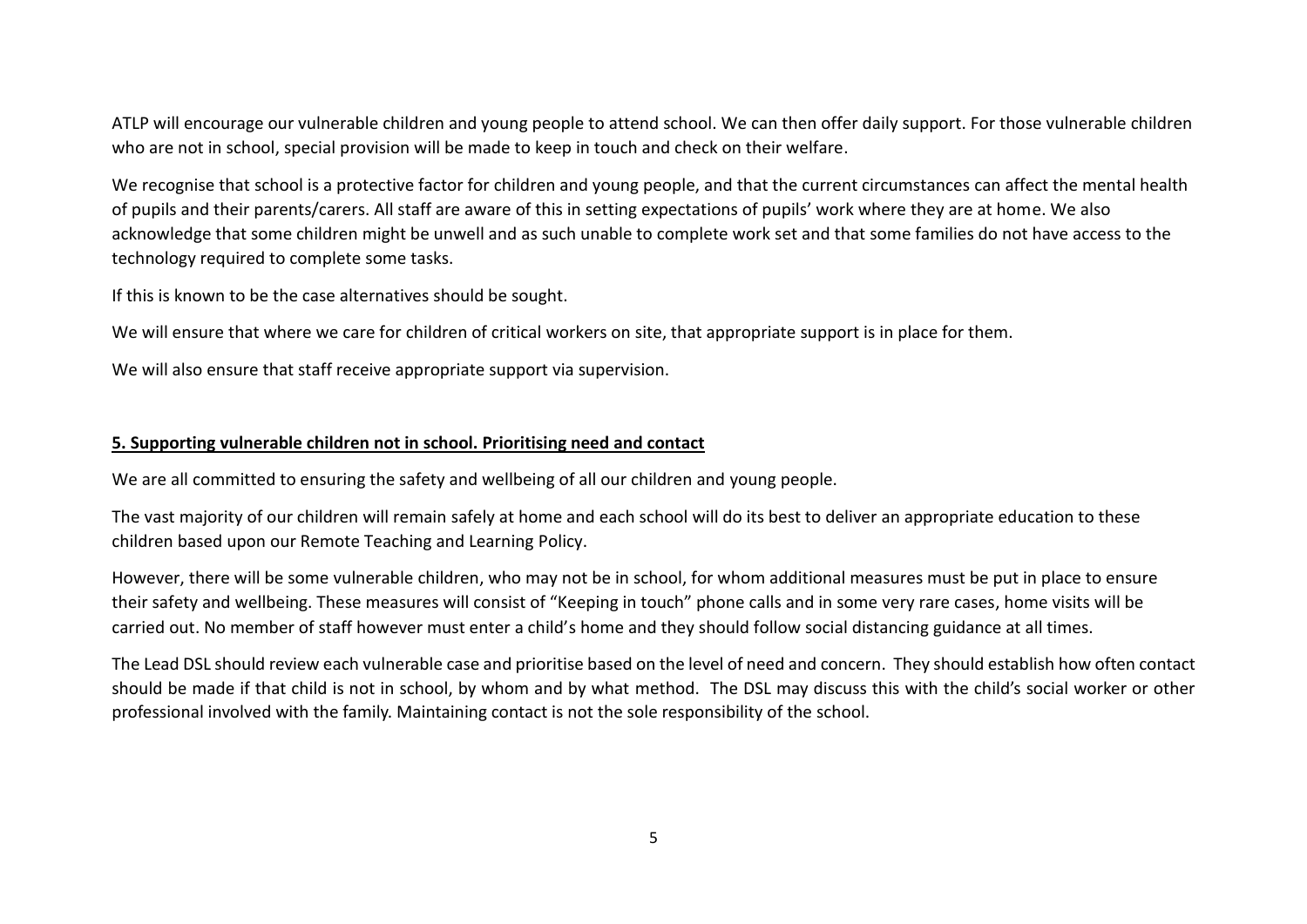The DSL should also consider any local guidance given by the Children's' Safeguarding Board as to the frequency of the contact. We acknowledge that this advice differs across the partnership. DSL's should use their professional expertise, knowledge of their families and use the risk assessment process to determine the frequency and nature of contact.

Where the DSL has identified a child to be vulnerable, on the edge of social care support, or who would normally receive pastoral-type support within school, they should ensure that a robust communication plan is in place for that child if they are not in school. The communication plans can include; email contact, phone contact or video call contact. Door-step visits are not recommended under the current conditions and should only be undertaken in line with the Home Visits Policy and **as an absolute last resort**. Other individualised contact methods should be considered and recorded. Details of this plan must be recorded as should a record of any contact made using My Concern, CPOMS or individual student records.

Our DSL's will work closely with all stakeholders to maximise the effectiveness of any communication plan. This plan must be reviewed regularly (at least once a fortnight) and where concerns arise, the DSL will consider any referrals as appropriate.

We will all share safeguarding messages on our website and social media pages to further support our children.

The child's best interests should always come first but we are aware that we must protect our staff as well. As such staff **should not** enter a child's home and should adhere to **social distancing** recommendations at all times. Reference should be made to The ATLP Home Visits Policy.

Doorstep visits or the equivalent can be used to drop off equipment, food or to see a child from a distance. However, these should be to an **absolute minimum** to keep staff safe and are discouraged. Contact can be made by phone, post, email or video link. Staff should follow the guidelines already distributed plus the Staff Code of Conduct and Online Teaching and Learning Policy.

As a general rule all children identified as vulnerable should be contacted at least weekly. Those with increased vulnerabilities at least every other day if not daily.

DSL's must be clear in their assessments regarding the frequency and type of contact and record their decisions. Where contact is made this must be recorded. It is vital that staff speak to the child and ask about their welfare and make note of this conversation.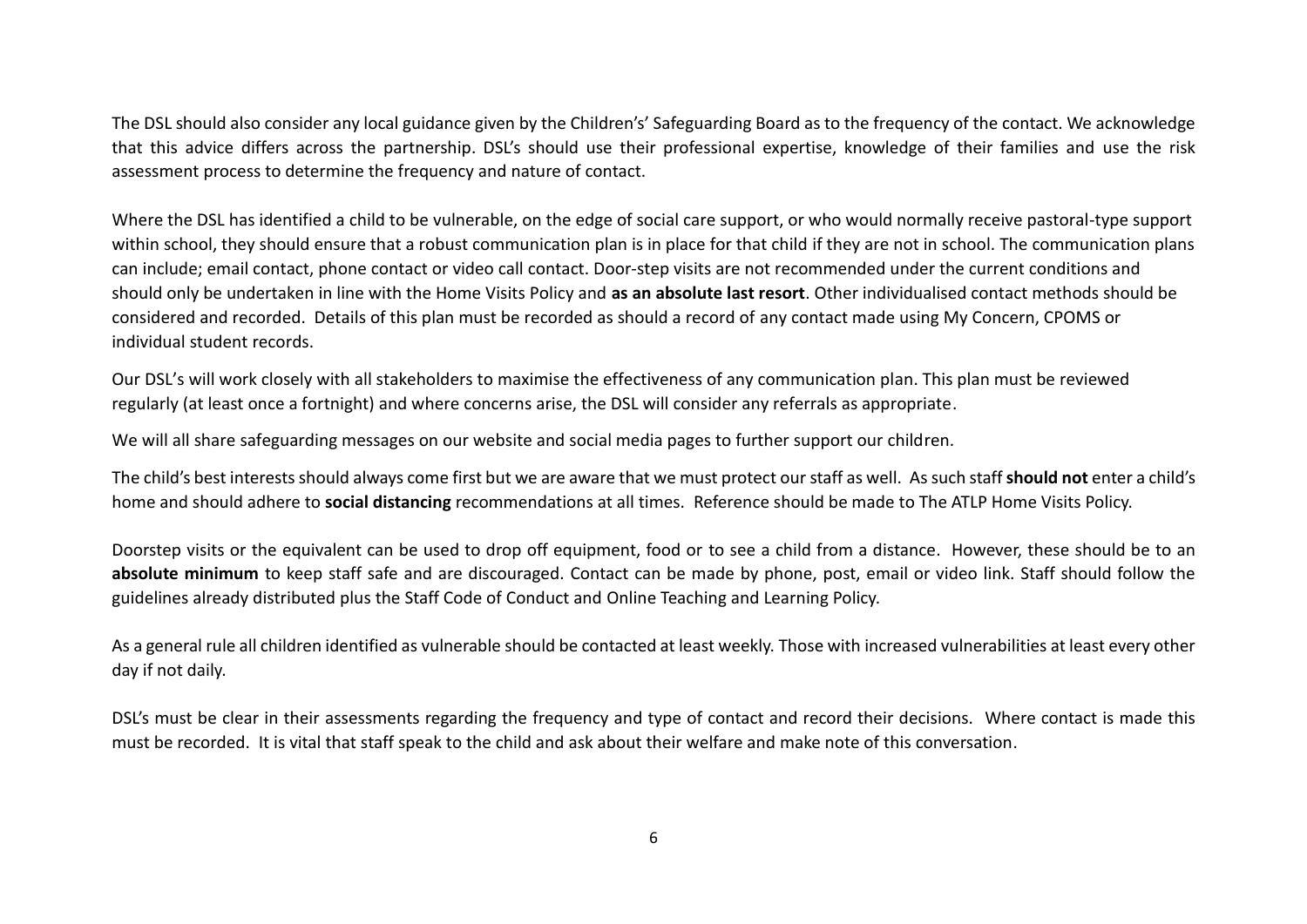DSL's will need to divide the children appropriately between the designated safeguarding lead(s), special educational needs co-ordinator(s) and designated teacher(s) for looked after children, ensuring they are appropriately trained for the role they are undertaking. Ensure that each member of the team knows which child they are allocated to, what their role is and are able to record the contact details on the appropriate system.

## **6. Easter break**

Consider which of the "keeping in touch" calls need to continue through the Easter Holidays and which staff are available to make the calls. This should be on a voluntary basis. There may be some families whose circumstances have changed and no longer need this support. You will need to justify ceasing such calls to families that have had regular contact.

This may involve the DSL team, or others working on a voluntary remote basis from home undertaking "keeping in touch" phone calls.

Home visits of any kind **are not allowed** during this period. If deemed absolutely necessary a doorstep visit should be considered with headteacher consent, in twos and following strict social distancing guidelines**. Staff should not enter family homes**. However, if you are not able to make contact and are concerned, consider the following before embarking on a doorstep visit;

- Try all the available numbers for the family, including the emergency contact numbers.
- Re-assess the risk, does the lack of contact escalate your concerns?
- For CP/CiN children speak to their allocated social worker or any other professional involved with the family
- Consider speaking to your local Social Care provision such as MASH CASS or First Response?
- If the risk is deemed critical speak to the Police, they may do a 'safe & well' check. Do not hesitate to call 999 if you think a child has been harmed or is at serious risk of harm.
- Contact the Senior Education Safeguarding Officer for support if needed along with your headteacher and ATLP Safeguarding Lead.
- Record all your concerns and actions in line with school child protection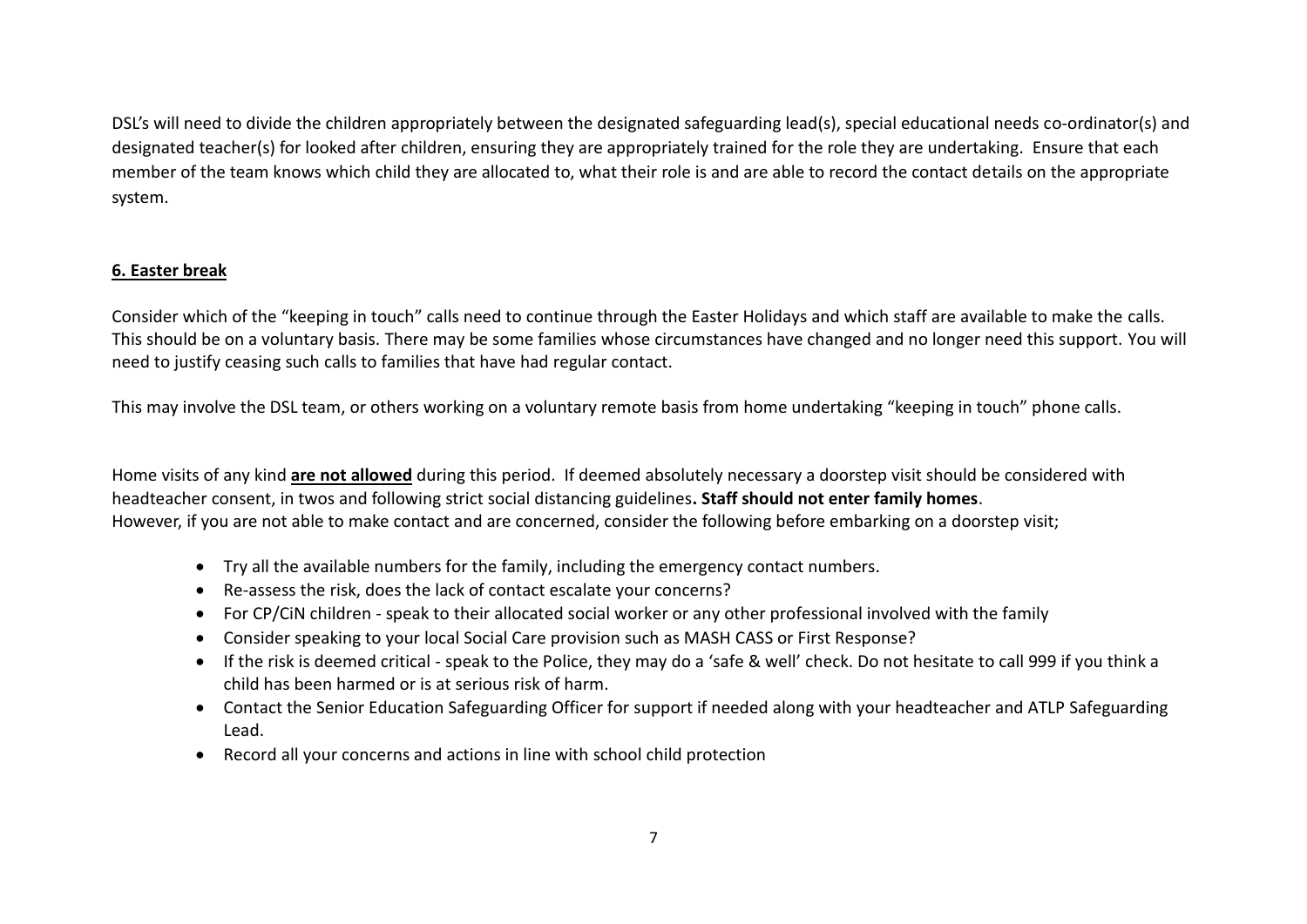If after a doorstep visit you still have not made contact and are still concerned revisit the list above and then seek advice from Children's Social Services and the Police.

#### **7. Reporting a concern**

Where staff have a concern about a child, they should continue to follow the process outlined in the ATLP Safeguarding Policy.

Staff are reminded of the need to report any concern immediately and without delay. Staff in school must be made aware of how to contact a DSL.

Headteachers should ensure that they have an internal system for sharing DSL phone numbers with all staff and that staff are made aware who is on duty each day. Details of this rota should be kept in an easily accessible, known to all place. Wherever possible, and following the ATLP policy the report should be in person or at least by phone or video link. This may be followed up by an email.

Where staff are concerned about an adult working with children, they should report the concern to the headteacher. If there is a requirement to make a notification to the headteacher whilst away from the site, this should be done verbally and followed up with an email. The headteacher will then follow the procedures laid out in KCSiE and The ATLP Safeguarding Policy. Headteachers are advised to always contact ATLP HR for support.

Concerns around the headteacher should be directed to the Chair of Governors.

ATLP will continue to offer support in the process of managing any allegation.

## **8. Weekly Supervision and Case discussions**

It is recommended that the Lead DSL co-ordinates a weekly meeting of the DSL team, remotely if necessary, to undergo a Group Supervision and Case Review.

Any concerns must be acted upon immediately. Some local authorities are asking that these are at a set time each week and that the meeting is then recorded and returned to the LA.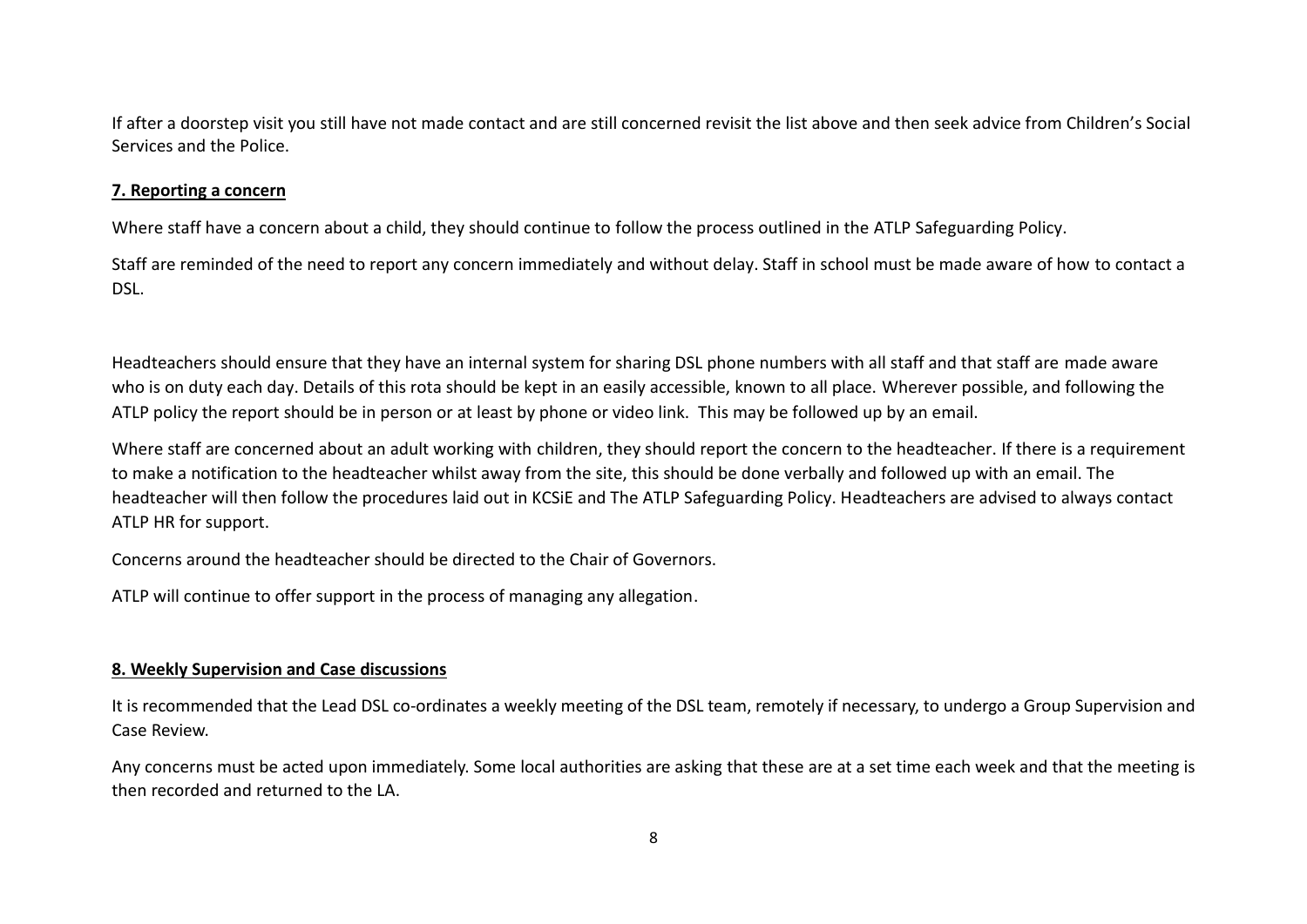Please refer to The ATLP Supervision policy for a group proforma and meeting structure. It is good practice to ensure that every child with an allocated Social worker is discussed and findings recorded.

### **9. Attendance monitoring and DSL provision**

We are aware that schools do not need to complete their usual day-today attendance processes to follow up on non-attendance. The DfE has introduced a daily online [attendance](https://www.gov.uk/government/publications/coronavirus-covid-19-attendance-recording-for-educational-settings) form to keep a record of children of critical workers and vulnerable children who are attending school. This allows for a record of attendance for safeguarding purposes and allows all our schools to provide accurate, up-to-date data to the department on the number of children taking up places.

Individual schools working with social workers will agree with parents/carers whether children in need should be attending school. All schools will then follow up on any pupil that they were expecting to attend, who does not.

Wherever possible and to support good practice we will, when communicating with parents/carers and carers, confirm emergency contact numbers are correct and ask for any additional emergency contact numbers where they are available.

In all circumstances where a vulnerable child does not take up their place at school, or discontinues, we will notify the relevant social worker or VSH (Virtual School Head)

Across ATLP we aim to have a trained DSL (or deputy) available on every site. Where this is not the case a trained DSL will be available to be contacted via phone or online video - for example when working from home. We will draw up a rota to ensure all our schools and DSL's are fully supported and can always access support. This should ensure that DSL's do not have to work in isolation and are always supported by a colleague from within our partnership.

Where a trained DSL is not on site, in addition to the above, a senior leader must be on site and will assume responsibility for co-ordinating safeguarding. However, they will always have access to a DSL from within the partnership.

It is important that staff coordinating safeguarding as described above has access to online systems such as My Concern and CPOMS.

All relevant information must be recorded on My Concern or CPOMS or on individual paper files.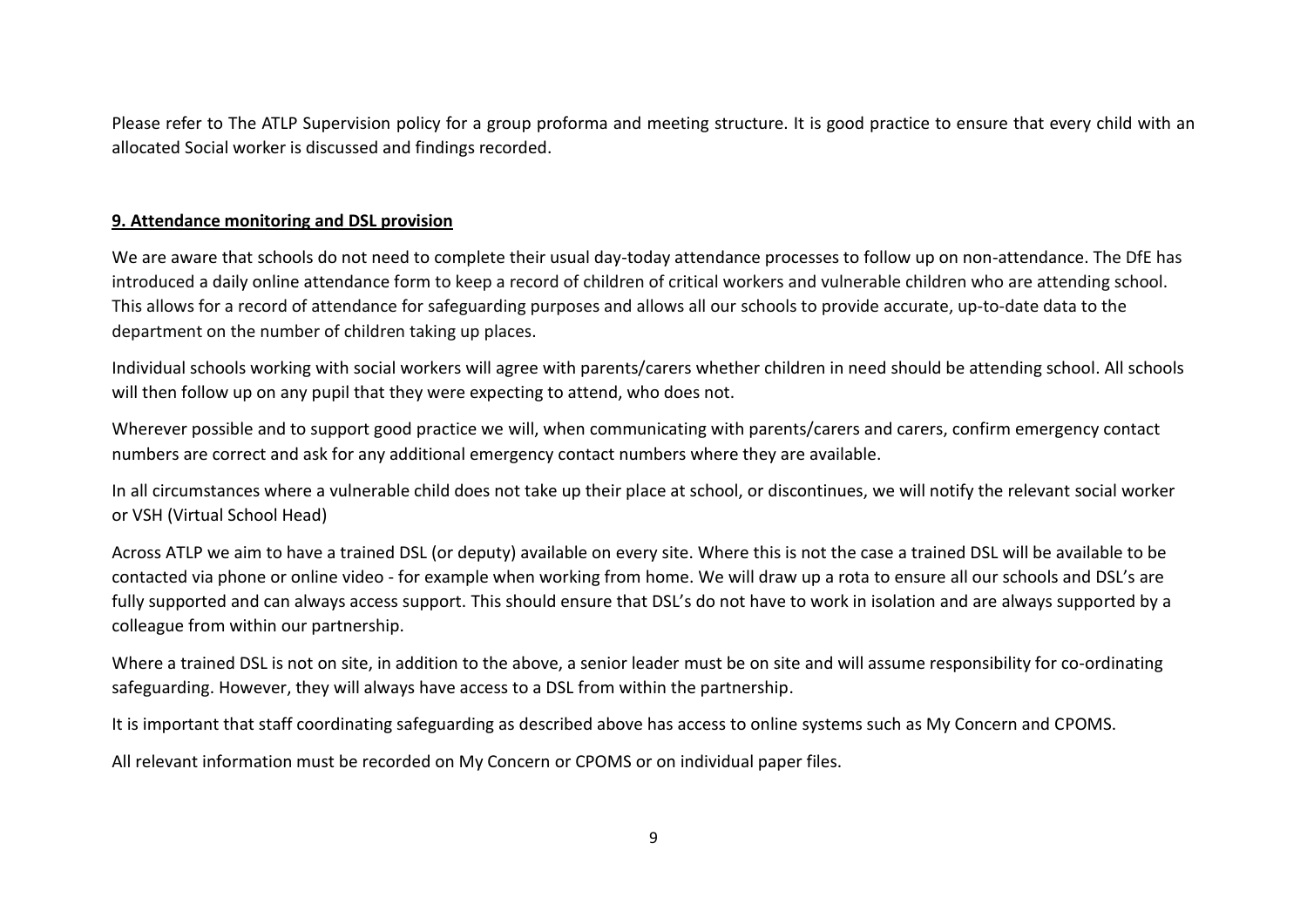It is very important that a detailed account is recorded including any views expressed by the child. In line with normal practice any decisions must be recorded along with the justification.

It is important that all staff and volunteers are made aware how to contact a trained DSL. Staff on site will be made aware, on a daily basis, of who that person is and how to speak to them. A list should be kept in a central location if appropriate. e.g. Reception/ School Office.

The DSL will continue to engage with social workers, and attend all multi-agency meetings, which can be done remotely if required to do so.

ATLP will continue to offer support in the process of managing any allegations.

## **10. Safeguarding Training and induction**

ATLP understand that DSL training is very unlikely to take place whilst there remains a threat from the COVID 19 virus.

For the period that COVID-19 measures are in place, a DSL or DDSL who has been trained will continue to be classed as a trained DSL even if they miss / have missed their refresher training.

All existing ATLP staff have had safeguarding training and have read part 1 of Keeping Children Safe in Education (2019). The DSL should communicate with staff any new local arrangements, so they know what to do if they are worried about a child. Contact numbers and emails for DSL's/DDSLs' if not on site will be made available.

Where new staff are recruited, they will continue to be provided with a safeguarding induction. This should be provided by a trained DSL in each school. Resources will be provided to support this. New staff should also read KCSiE Part One and sign to say that they have done this (link to be provided by DSL). Other documents including Safeguarding and Child Protection Policy, Staff Code of Conduct, Remote Teaching and Learning Policy and The Guide to Safer Working Practice will also be made available.

If staff are deployed from another education or children's workforce setting **outside** ATLP, HR will take into account the DfE supplementary guidance on safeguarding children during the COVID-19 pandemic and will accept portability as long as the original school confirms in writing that:

• The individual has been subject to an enhanced DBS and children's barred list check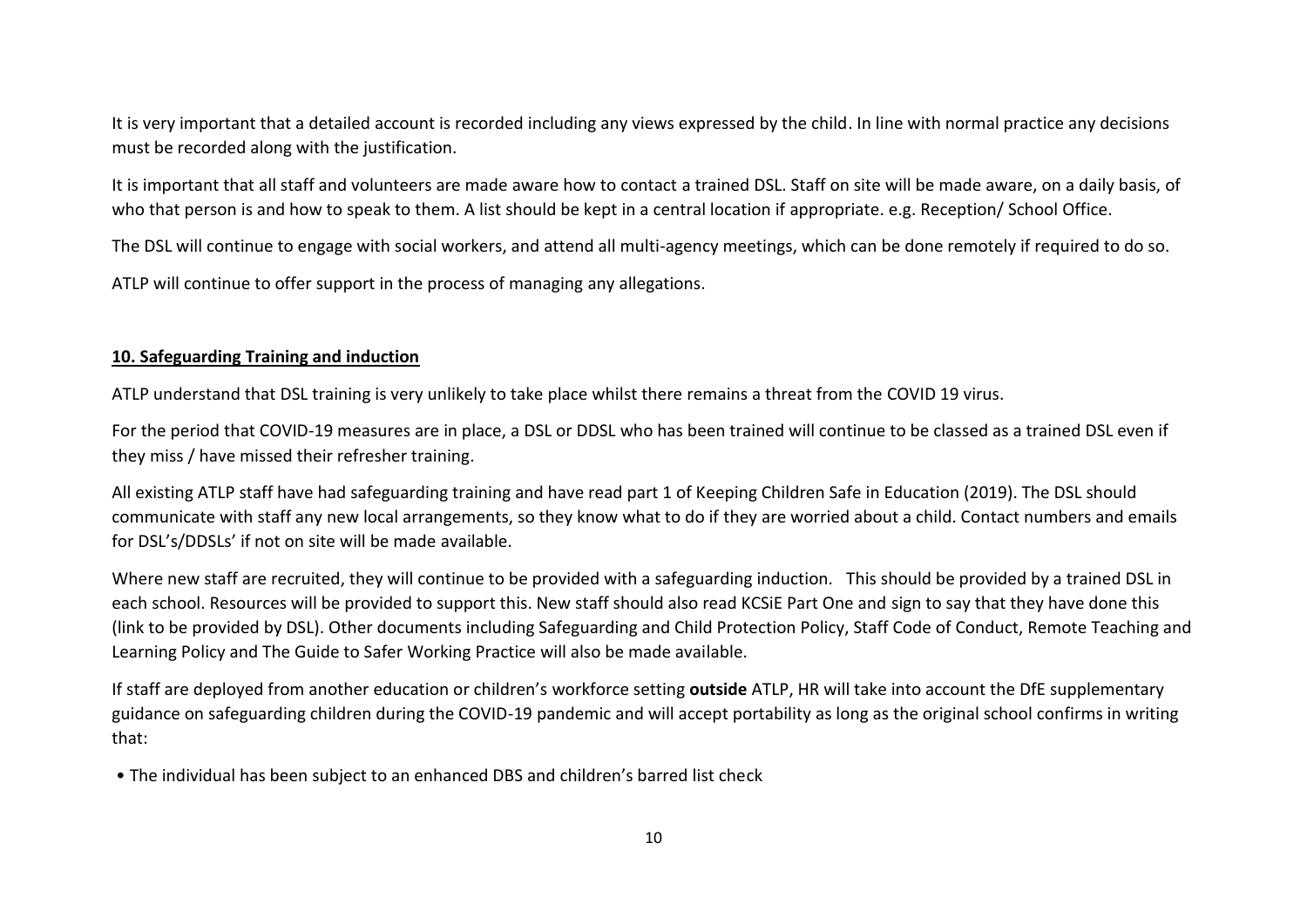- There are no known concerns about the individual's suitability to work with children
- There is no ongoing disciplinary investigation relating to that individual

For movement amongst schools within ATLP, assurance should be sought from the donor school that the member of staff has received appropriate safeguarding training. Upon arrival, they will be given a copy of the receiving setting's Child Protection Policy, confirmation of local processes and confirmation of DSL arrangements. This will be particularly important if we move to a Hub model to safeguard our children.

# **11. Safer recruitment/volunteers and movement of staff**

It remains essential that people who are unsuitable are not allowed to enter the children's workforce or gain access to children. When recruiting new staff, we will continue to follow the relevant safer recruitment processes for their setting, including, as appropriate, relevant sections in part 3 of Keeping Children Safe in Education (2019) (KCSIE).

In response to COVID-19, the Disclosure and Barring Service (DBS) has made changes to its guidance on standard and enhanced DBS ID checking to minimise the need for face-to-face contact.

Where we are utilising volunteers, we will continue to follow the checking and risk assessment process as set out in paragraphs 167 to 172 of KCSIE. Under no circumstances will a volunteer who has not been checked be left unsupervised or allowed to work in regulated activity.

We will continue to follow the legal duty to refer to the DBS anyone who has harmed or poses a risk of harm to a child or vulnerable adult. Full details can be found at paragraph 163 of KCSIE.

We will also continue to consider and make referrals to the Teaching Regulation Agency (TRA) as per paragraph 166 of KCSIE and the TRA's 'Teacher misconduct advice for making a referral.

During the COVID-19 period all referrals should be made by emailing:

Misconduct.Teacher@education.gov.uk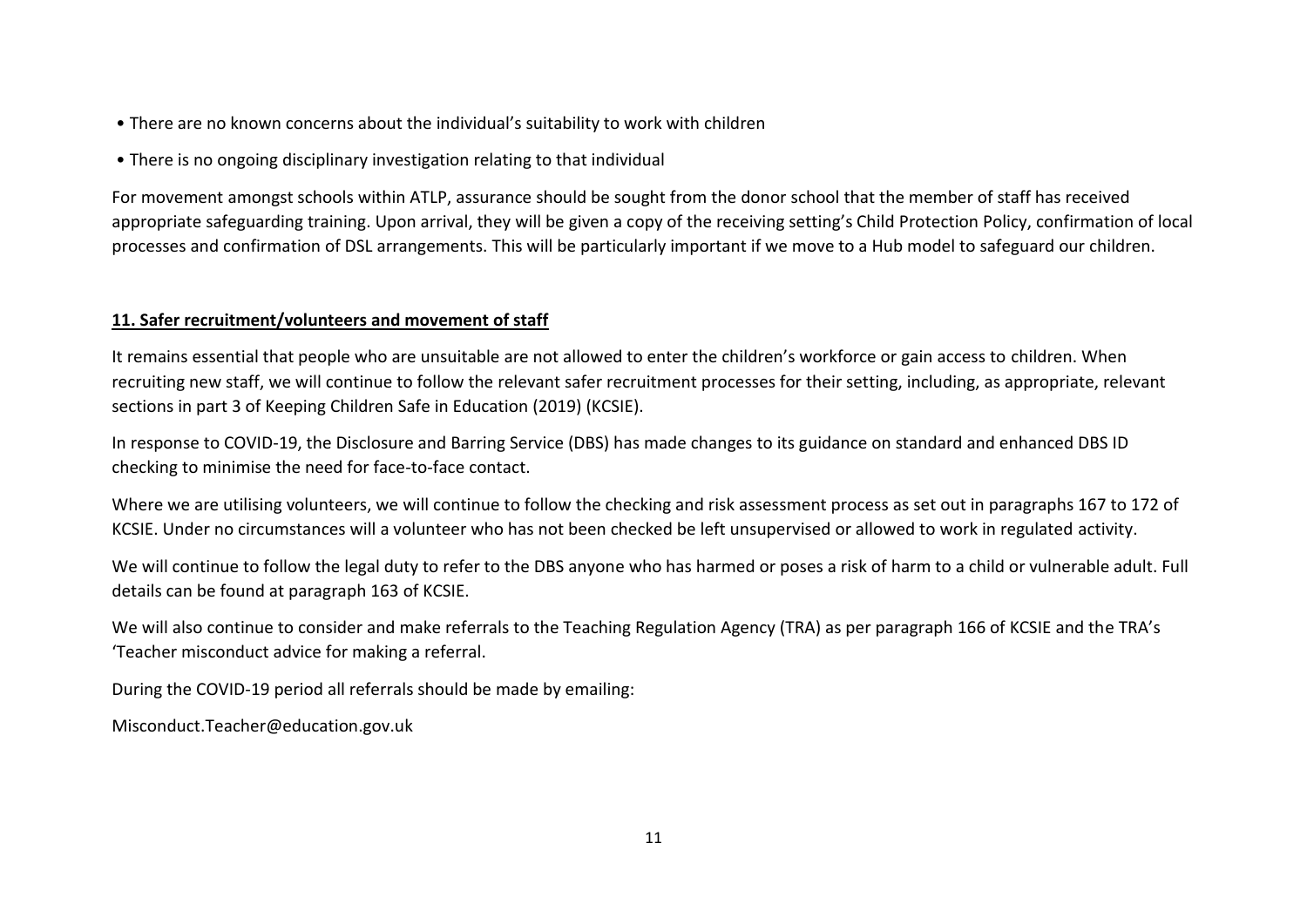Whilst acknowledging the challenge of the current National emergency, it is essential from a safeguarding perspective that we are all aware, on any given day, which staff/volunteers will be in school, and that appropriate checks have been carried out, especially for anyone engaging in regulated activity. As such, we will continue to keep the single central record (SCR) up to date as outlined in paragraphs 148 to 156 in KCSIE.

## **12. Online safety**

Our schools will continue to provide a safe environment, including online. This includes the use of an online filtering system operated by Smooth Wall. Where pupils are using computers in school**,** appropriate supervision will be in place.

Whenever possible children will be reminded of the how to keep themselves safe online and how to report any online abuse.

# **13. Remote online contact. Teaching and Learning**

It is important that all staff who interact with children, including online, continue to look out for signs a child may be at risk. Any such concerns should be dealt with in line with Child Protection Policy and where appropriate, referrals should be made to children's social care and as required or the police. Online teaching should follow the same principles as set out in the ATLP Staff Code of conduct and the new guidance issued in the draft Remote Teaching and Learning Policy.

Staff should use every opportunity to remind the children they are in contact with of staying safe on the internet. We will also convey key messages to parents and carers via social media and our websites

We will ensure that any use of online learning tools and systems is in line with privacy and data protection/GDPR requirements.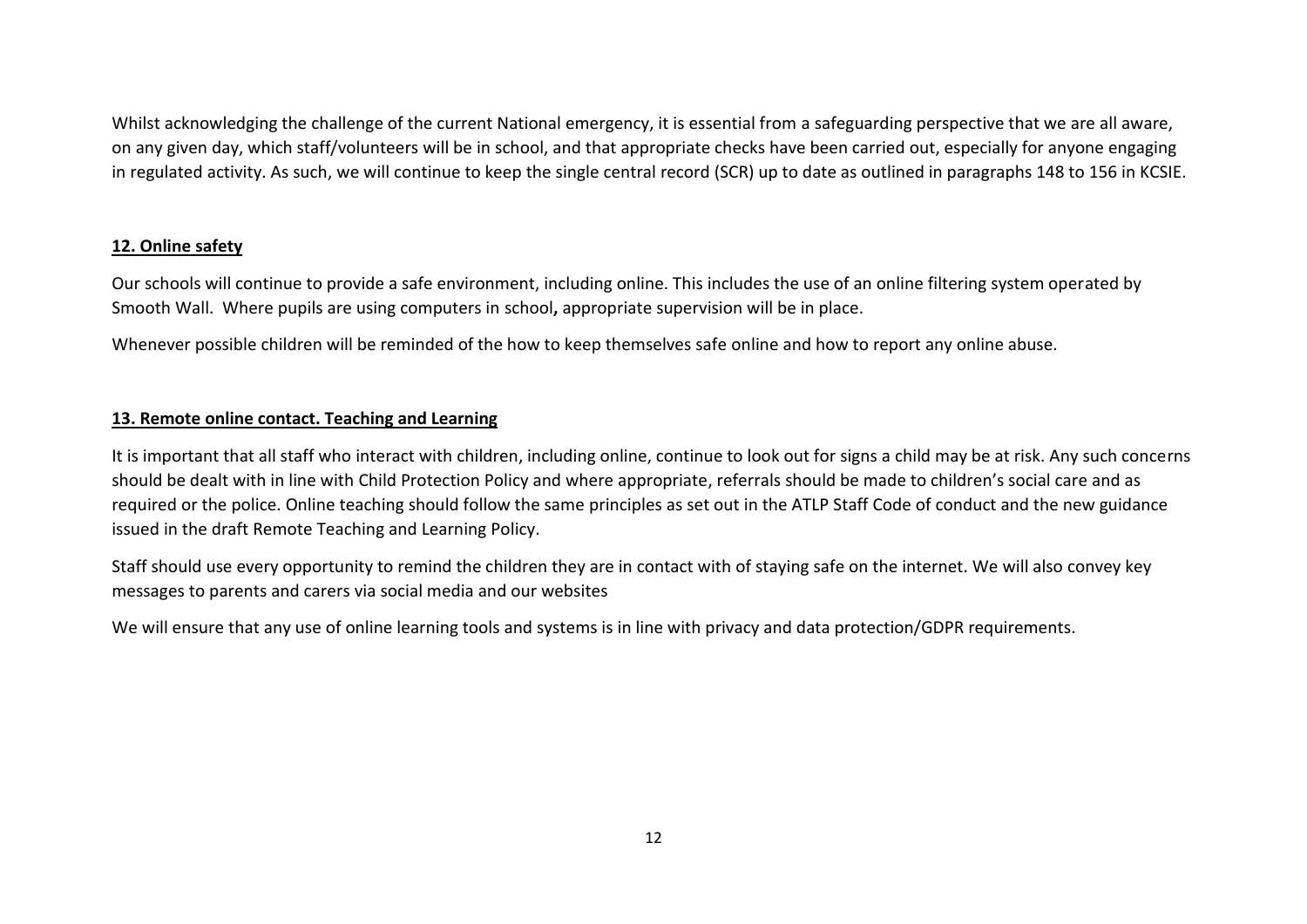#### **14. Supporting children in school**

We are all committed to ensuring the safety and wellbeing of all our pupils. Our schools will continue to be a safe space for all children to attend and flourish. Our Governors and headteacher will ensure that appropriate staff are on site and staff to pupil ratio numbers are appropriate, to maximise safety.

We will refer to the Government guidance for education and childcare settings on how to implement social distancing and continue to follow the advice from Public Health England on handwashing and other measures to limit the risk of spread of COVID19. We will use every opportunity to remind children how to keep themselves safe both online and other wise.

Where we have concerns about the impact of staff absence – such as the Designated Safeguarding Lead or first aiders we will they will discuss this with our Directors of Education, either primary or secondary.

#### **15. Peer on Peer Abuse**

We recognise that during the closure a revised process may be required for managing any report of such abuse and supporting victims. Where we receive a report of peer on peer abuse, we will follow the principles as set out in part 5 of KCSIE and of those outlined within our Child Protection Policy. Our schools will listen and work with the young person, parents/carers and any multiagency partner required to ensure the safety and security of that young person.

We will, wherever possible respond to all cyber bully alerts as raised by Smooth Wall and continue to monitor these throughout the period.

Concerns and actions will be recorded appropriate referrals made.

### **16. Preparing for a Hub model**

It might be that in the future we will operate in Hubs and children and staff will need to relocate to other schools within the partnership.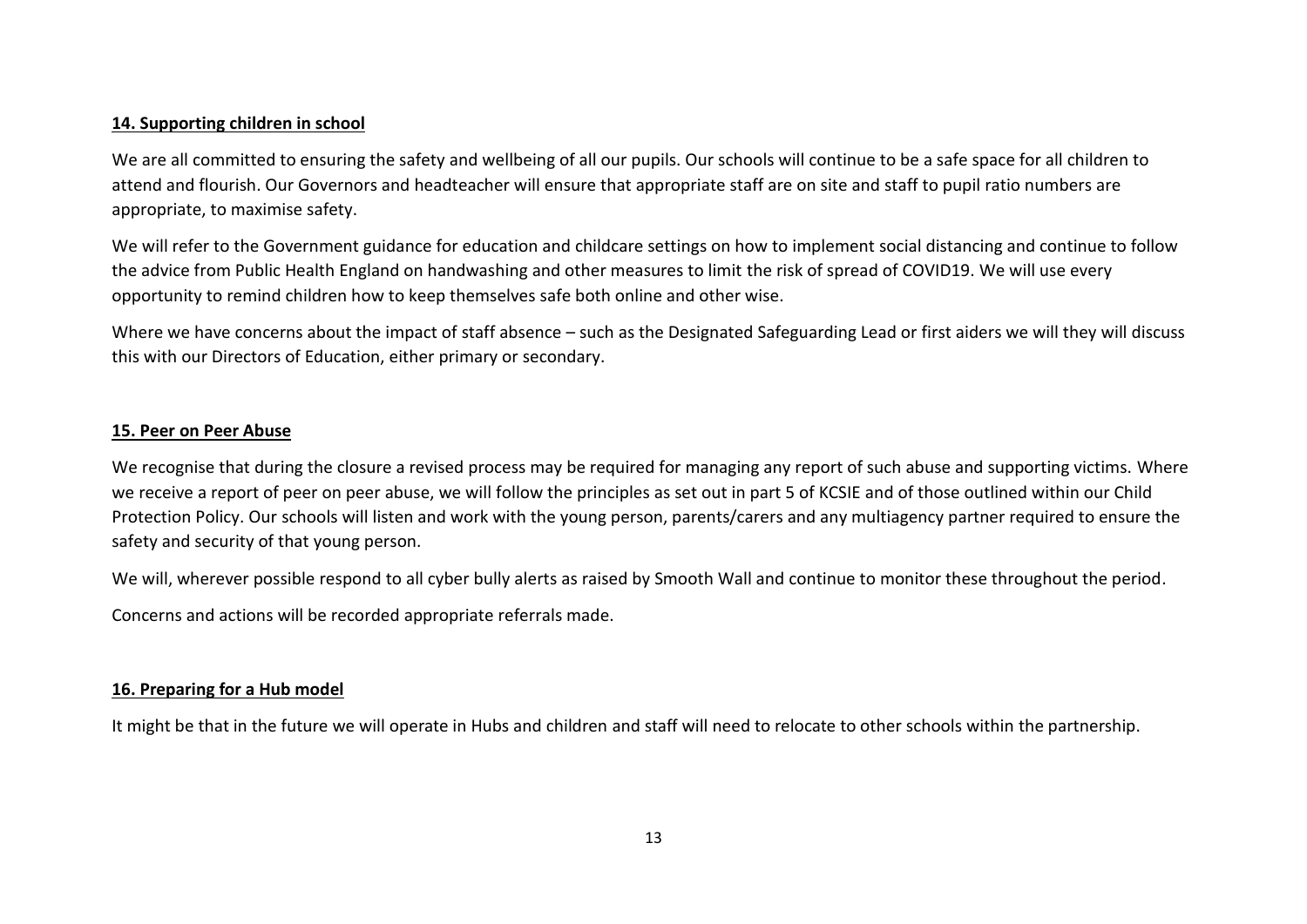ATLP, as the Data Controller, will share information across its schools on a need to know basis and in order to protect all children who are on school site, to the most senior person on duty that day. All information shared will be done so securely and deleted by the host school when schools return from COVID-19.

We are asking DSL's (a similar requirement for SENCO and Designated teacher for LAC) to prepare a summary of the child's needs that would accompany them to the Hub school. Older students could contribute to this and it would be good practice to share what information is being sent with parents/carers. It should include

- Underlying concerns
- Any specific medical conditions
- Actions & Interventions
- All contact details including social worker or other professionals involved

The Hub school will be overall responsible but will need guidance to enable them to effectively support the relocated pupil. They will also need to respond to any local authority requests such as from a social worker or the VSH.

We understand that reviews of child protection plans will go ahead remotely as scheduled. schools will be contacted by the Conference Chair regarding the provision and distribution of reports and conference calling arrangements. The same will apply for statutory reviews for children who are looked after and the social worker and independent reviewing officer will liaise with you regarding your contribution to the review process.

**17. Key contact numbers**

**Birmingham families**

CASS. 0121 303 1888

Out of hours 0121 675 4806

Education Safeguarding Team-0121 675 4874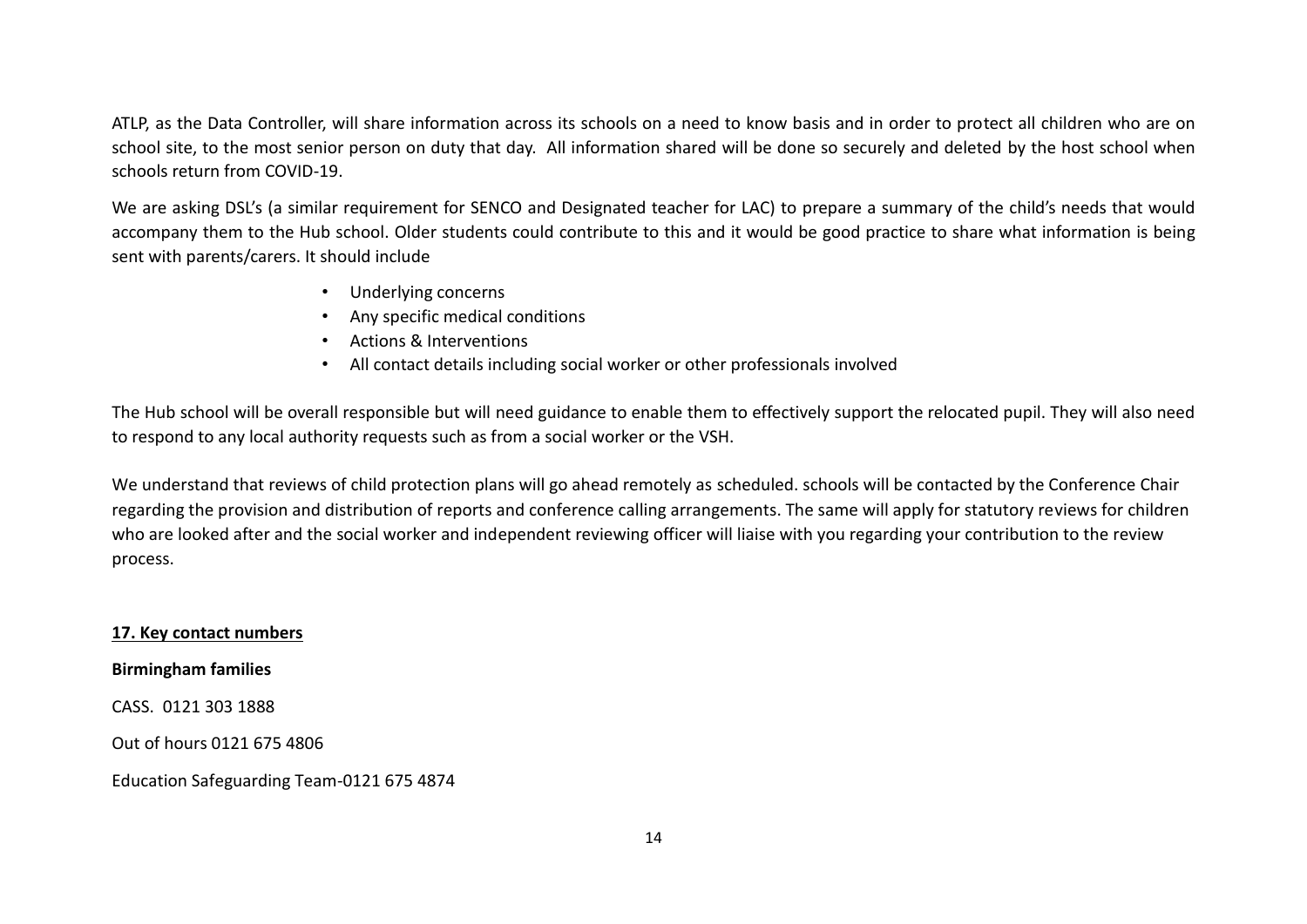West Midlands Police 0845 8005000

LADO 0121675 1669

Adult Health and Social Care (for those over 18)

# **Staffordshire families**

First Response 08001313126

Emergency Duty Service 0845 6042888

Education Support Service 01785 8985 836

LADO 08001313126

### **Warwickshire families**

MASH 019264 414 144

Education Support Service 01926742525

Out of hours 01926 886922

Family Information Service 01926 422 74

LADO 0192643433

NSPCC 0800800500/Whistle Blowing hotline 0800

It is very likely that many key aspects of this update will be amended and revised over the coming days and weeks.